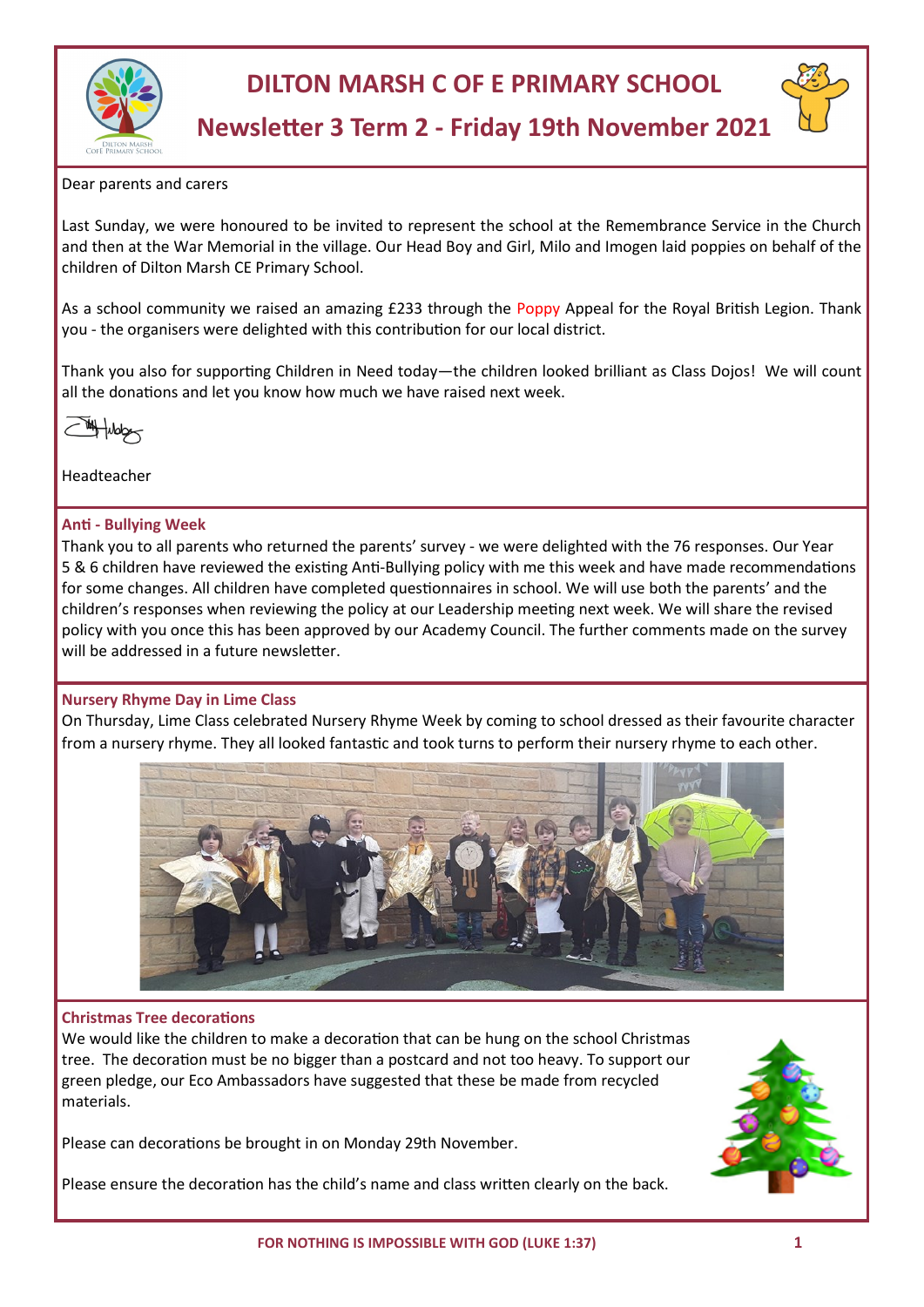# **Let's celebrate!**

# *Headteacher's Awards*

- Esme (Willow Class) for great recall of her 3 times tables, practising at home, completing all Maths in the lesson including challenge and reflect.
- Joseph and Bojack (Cherry Class) for amazing writing.

Congratulations to Alice S (Ash Class) for earning her bronze badge for 50 dojos.

## *Stars of the week:*



| <b>Lime Class</b>     | Alexis for always being a kind and super friend.                |  |  |  |  |
|-----------------------|-----------------------------------------------------------------|--|--|--|--|
| <b>Cherry Class</b>   | Thea for doing so much reading at home.                         |  |  |  |  |
| <b>Ash Class</b>      | Olivia for perseverance in her reading.                         |  |  |  |  |
| <b>Willow Class</b>   | Esme R for such a super focused week.                           |  |  |  |  |
| <b>Chestnut Class</b> | Felicity for showing great confidence when answering questions. |  |  |  |  |
| <b>Beech Class</b>    | Harry for working hard this week.                               |  |  |  |  |
| <b>Oak Class</b>      | Harley who always follows instructions.                         |  |  |  |  |

# *Dilton's Maths Magicians:*



| <b>Lime Class</b>     | Rafe for some fantastic work understanding one more.                    |
|-----------------------|-------------------------------------------------------------------------|
| <b>Cherry Class</b>   | Luca for showing perseverance and starting to reason and problem solve. |
| <b>Ash Class</b>      | Alice for perseverance when exchanging.                                 |
| <b>Willow Class</b>   | Amelia for always trying her best, recalling known times tables.        |
| <b>Chestnut Class</b> | Leona for working hard to check her arithmetic.                         |
| <b>Beech Class</b>    | Cameron for getting to the challenge.                                   |
| <b>Oak Class</b>      | Emily for her work on fractions.                                        |
|                       |                                                                         |

| <b>House Points</b> | <b>Hawk</b> | <b>Kestrel</b> | <b>Falcon</b> | <b>Merlin</b> |
|---------------------|-------------|----------------|---------------|---------------|
|                     | 22          | 23             | 26            | 12            |

Congratulations to both Mia (Oak Class) and Alice (Ash Class) who have successfully passed their Tae Kwondo grading at the weekend and proudly show off their new white belts with orange stripe.





#### **Food Hygiene**

We are delighted to share our food hygiene rating of 5 following an impromptu visit by Public Health yesterday lunchtime. Well done to Cora, our Catering Assistant and all other staff for contributing to the very high food safety standards in our school.